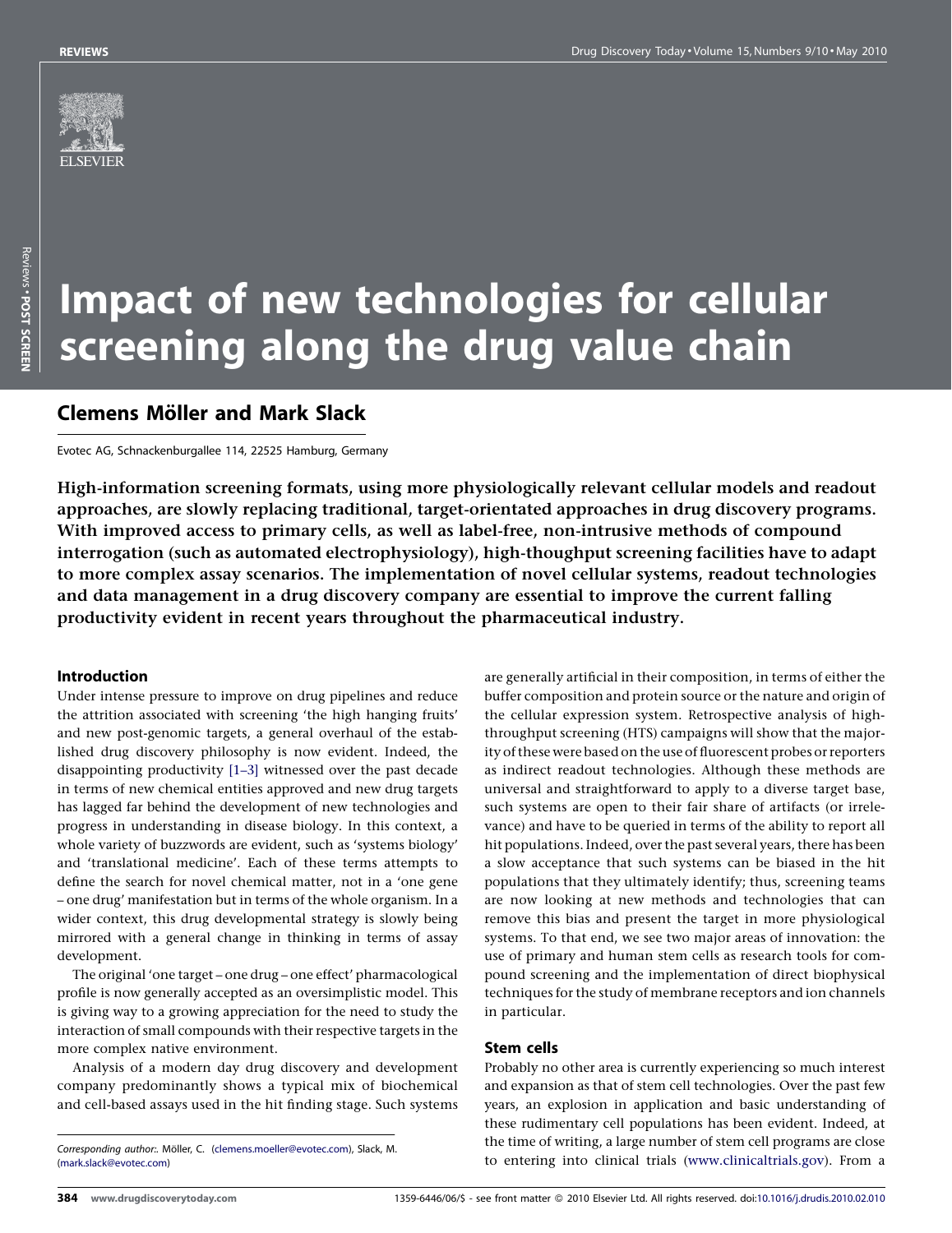

FIGURE 1

Differentiation of neuronal stem cells toward oligodendrocytes. Neural stem cells are differentiated, by the addition of platelet-derived growth factor, toward oligodendrocytes. Using an automated confocal imaging reader, the detection of oligodendrocyte markers (O4, red) and myelin-basic protein (MBP, green) can be quantified. Cell nuclei are stained with Draq5 (blue).

clinical standpoint, the emphasis for the majority of these programs has been on allogenic applications in a disease background, administering modified stem cell populations into patients to alleviate symptoms. It is currently too early to say how successful these approaches will be, but for some of the approaches, early indications look promising [\[4,5\]](#page-5-0). In the context of modern drug discovery, stem cell technologies have the potential to offer unlimited amounts of unique cell populations, expressing disease-relevant targets in disease-relevant tissue types. Stem cell applications can thus be divided into two main branches: first, direct clinical application in symptomatic patients, and second, novel tissue types for drug development in HTS paradigms. Irrespective of either approach, the supply of fully differentiated and functional cell populations is often limiting and incomplete, and lack of detailed and efficient protocols has inclined researchers to address this bottleneck via HTS approaches [\[6–8\].](#page-5-0) Using neurospheres as a model, Liu and colleagues were able to screen more than one million compounds. The identified molecules were subsequently shown to differentiate neural stem cells into distinct neuronal lineages or maintain them in a proliferative state. The implementation of high-content screening (HCS) technologies in this context has been essential, and at Evotec, we are utilizing the Opera HCS platform with a selection of stem cell assays for HTS purposes (Fig. 1). Using a similar approach, a small compound was identified that can direct the in vitro development of stem cells toward insulin-expressing beta cells [\[9\],](#page-5-0) which opens the door for future drug development programs in the field of diabetes.

Difficult ethical issues are associated with the generation of and access to suitable human embryonic stem (hES) cell lines. Landmark investigations have shown that it is possible to induce the

reversal of somatic-tissue-derived cell lines into stem cell populations, termed 'induced pluripotent stem cells' (iPS) [\[10\]](#page-5-0). These have been shown to be similar in their phenotype and epigenetic status to ES cell lines but, importantly, show subtle differences in their gene expression profiles [\[11\]](#page-5-0). The sudden availability of stem cell populations from affected patients via iPS technologies now enables the directed differentiation and production of cell types normally affected in the same patient population [\[12,13\]](#page-5-0), such as dopaminergic neurons in Parkinson's disease or striatal neurons in Huntington's patients. Indeed, Ebert et al. [\[14\]](#page-5-0) were able to successfully develop iPS cells from skin fibroblasts isolated from a child suffering with spinal muscular atrophy and subsequently develop a subpopulation of these into motor neurons that retained the disease phenotype. Such cells are a valuable resource for novel approaches in the treatment of these diseases and can be applied to drug discovery cascades. Although a variety of iPS cell lines are now available, these are often produced from different cell lineages via the application of different protocols. Perhaps unsurprisingly, these cell lines – although similar in their pluripotency potential – show significant differences in their ability to generate teratomas in vivo [\[15\]](#page-5-0). In addition, in an effort to increase the normal low efficiency of the iPS process, many groups are using dysregulation of the gatekeeper function of p53. The apparent increase in iPS efficiency comes at a price, however; namely, the increased likelihood of taking potentially mutagenic mutations through to the final iPS cell line [\[16,17\].](#page-5-0)

### **HCS**

The term 'high-content screening' has developed from a combination of advancements in automated microscopy and software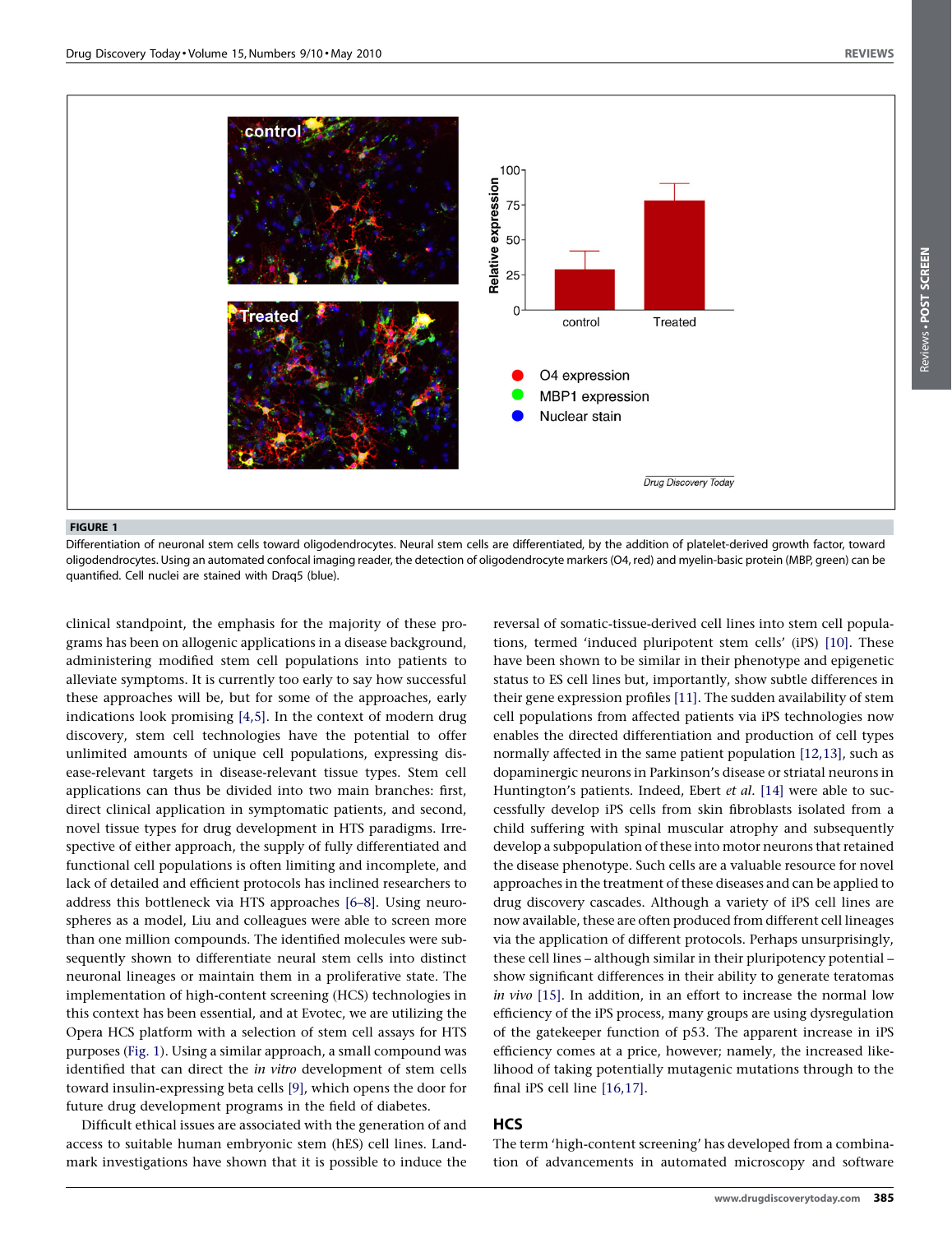applications aimed at detailed image analysis. Unlike standard HTS approaches, in which one readout (e.g. luminescence, fluorescence or absorbance) is used to address one target or effect, high-content approaches, by definition, can address multiple readouts simultaneously [\[18\]](#page-5-0). The high information content delivered offers the investigator the opportunity to obtain a variety of parametric data sets on an individual compound basis, which, in turn, enables more informed decisions to be made. The enormous benefits that such an approach can offer do not come without a price, of course. To achieve maximum leverage from the immense data set, a comprehensive understanding of the underlying biology and concepts on a whole-organism level are paramount [\[19,20\].](#page-5-0) Indeed, in applications of HCS to human stem cell populations and systems biology, efforts are being made to establish the entire complex of signaling pathways and how they interact to govern stem cell development [\[21\].](#page-5-0) Although this information is extremely important, the complexity that this reveals cannot be translated to modern day drug discovery in simple terms.

Although HCS is, at present, mainly reserved for an HTS supporting role, it is widely used in the setting of target validation and hit qualification [\[22,23\]](#page-5-0). In a hit finding scenario, the potential of this technology to identify novel chemical matter in complex signaling pathways has been demonstrated, and HCS is starting to enjoy growing precedence as a forefront HTS technology [\[24–](#page-5-0) [26\]](#page-5-0). Not unexpectedly, an HCS application can alleviate bottlenecks in the drug discovery cascade for protein targets and complexes that achieve their mechanism of action via cellular redistribution (either within the cytoplasm or from one organelle to another, such as nuclear import and export), which cannot be accessed via other technology platforms [\[27\]](#page-5-0). G-protein-coupled receptor (GPCR) drug development, a mainstay of pharmaceutical productivity, has also benefited via the addition of HCS to an already comprehensive assay suite. In recognition of native GPCR signaling and cell-dependent signal trafficking, HCS enables the assessment of ligand activation to various key pathways in parallel [\[28,29\]](#page-5-0), aiding in the selection of compounds for further medicinal chemistry optimization.

In a pharmaceutical company, despite the examples above, most data sets acquired by HCS groups are used to address offtarget mechanisms of compounds with emphasis on preliminary toxicity or to understand mechanism of action [\[30\]](#page-5-0). Using eight different parameters covering various aspects of nuclear morphology through to membrane integrity and mitochondria membrane potential, Abraham et al. [\[22\]](#page-5-0) were able to develop an HCS assay format in a HepG2 cell line that could effectively support lead optimization through predictive toxicology. Further developments concerning toxicity profiling have seen HCS taking advantage of primary cell cultures including human hepatocytes [\[31\]](#page-5-0) and neurons with the development of neurite outgrowth assays an indicator of potential neurotoxicity [\[32\]](#page-5-0). There is currently a general movement toward the use of primary cell systems for drug development and discovery, and these are being adapted to the HCS field to deliver more physiological data sets and provide access to new disease models [\[25,33,34\]](#page-5-0).

#### Label-free drug screening employing cellular assays

A historical analysis of drug development programs over the past decades, where compound screening using an in vitro assay system

was influential in the original hit identification process, will show that the described assay (whether biochemical or cellular in nature) encompassed the use of reporter systems for the target in question. Such approaches mostly require the use of fluorescent dyes or reporter gene constructs and the manipulation of cells, which can often influence or bias the subsequent target pharmacology. In addition, for the same cell-based assays, the selection of the cell line for expression of the target has been based more on habit and technical feasibility (e.g. HEK293 and CHO) than disease relevance. This, no doubt, will have contributed to the subsequent lack of efficacy for some of these compounds in later in vivo testing.

Recognizing the influence that such artificial systemscan have on signaling cascades and correct target expression and physiology, the use of so-called 'label-free methodologies' is currently gaining increased importance. In a cellular context, two principle technologies are evident, based first on changes in electrical impedance across a cell monolayer after functional interaction with a ligand, and second on the refractive index changes or resonance waveguide grating. The second approach detects small changes in refracted light upon conformational changes at the solution substrate interface. These principle technologies and others are reviewed elsewhere [\[35,36\].](#page-6-0) Although these technologies offer the ability to investigate receptor signaling in more physiologically relevant cell backgrounds, with endogenous expression, the nature of the signal is firstly unspecific. Any compound or ligand that produces a mass redistribution within the cell coupled to a morphological change will be identified as a hit irrespective of the target. To realize the full potential of these technologies, an in-depth pharmacological understanding of the target and a comprehensive toolbox of validation compounds are necessary to specifically assign the observed signal to the target of choice.

Label-free approaches have yet to make it as a mainstay HTS platform. There are various factors contributing to this, including the instrument and reagent cost and, in particular, the difficulty in procuring a sufficient supply of primary cells to make the label-free approach more meaningful than the use of recombinant engineered cells. Nevertheless, they are widely employed in the areas of hit expansion and understanding the mechanism of action, as well as in target validation. Akin to HCS approaches, label-free can deliver high-content data for a variety of cellular events. Using an impedance-based platform, Jahnke and colleagues have recently been able to specifically follow the intercellular hyperphosphorylation of Tau protein implicated in the development of Alzheimer's disease. The positive effects of small compounds on reducing this effect could also be efficiently monitored and quantified [\[37\]](#page-6-0) and could be verified via other approaches. Probably the area of greatest exposure for label-free technologies has centered on the characterization of GPCR signaling cascades and compound testing [\[38,39\].](#page-6-0) Additional examples demonstrate the possibility of simultaneously tracking the effects of various compounds on the multitude of pathways activated by receptor tyrosine kinase (such as EGF) [\[40\].](#page-6-0)

#### Ion channel screening

## Patch-clamp electrophysiology provides a direct readout of ion channel function

Ion channels are generally considered an underexploited target class (e.g. Ref. [\[41\]](#page-6-0)). With manual patch-clamp electrophysiology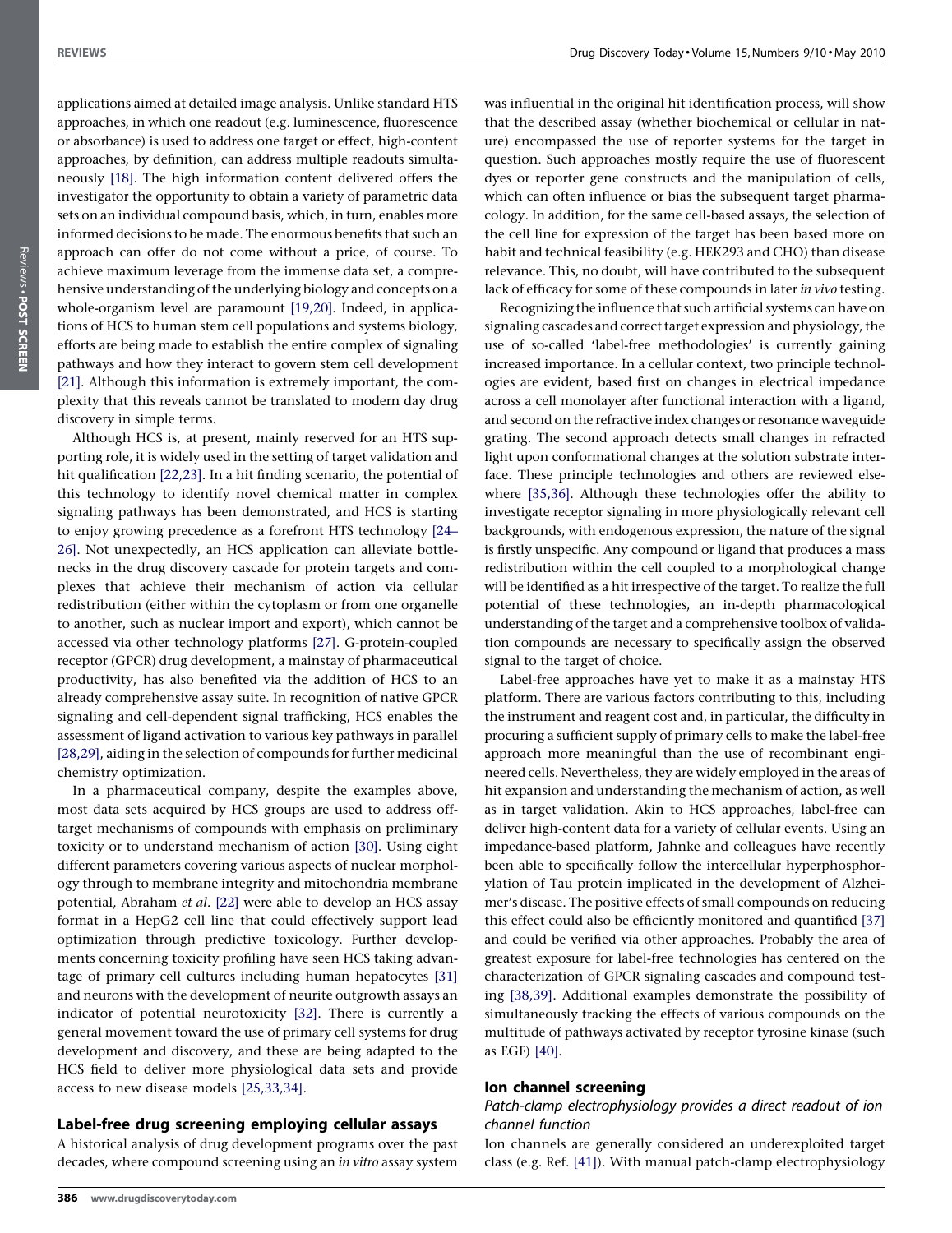[\[42,43\]](#page-6-0), which is generally referred to as the 'gold standard' method of investigating ion channel function, a functional readout of ion currents that provides a direct insight into the function of ion channels is possible. Such a direct biophysical measurement of protein function is not available for other target types, although the major disadvantage of this method of observation has traditionally been the extremely low throughput of manual patch clamping. A direct functional screening of a larger number of compounds has, therefore, until recently not been possible, and electrophysiology had been limited to being a follow-up technique to indirect (e.g. fluorescence- or ligand-based) high-throughput screening techniques.

Automated patch-clamp electrophysiology – current and future With the advent of automated patch-clamp electrophysiology approximately five years ago, this major bottleneck in ion channel research has been alleviated. However, the high cost per data point screened and the still relatively low throughput and efficiency of these devices still represent hurdles for primary screening by automated patch clamping.

The first generation of automated patch-clamp instruments merely focus on the parallel formation of the high-resistance seals between a substrate and the cell and are able to automatically establish the recording conditions, apply required voltage stimulation protocols to the cells being studied and deliver test solutions to the cells. Instruments of the first generation are summarized in Table 1. Currently, second-generation automated platforms are available to the ion channel researcher. In addition to the features of the first-generation formats, further developments have improved not only the throughput but also data consistency and quality. Some instruments have achieved the increase in capacity via parallelization (e.g. Sophion QPatch HT, 48 channels). A development that has additionally increased the success rate of patch robots is the measurement from an ensemble (a population) of cells simultaneously at one recording site [\[44\].](#page-6-0) In these secondgeneration-type instruments, each individual recording well has numerous holes that can potentially generate a seal with a cell and, thus, each amplifier records from a number (a population) of cells, automatically averaging their currents. Linear leak currents from

TABLE 1

non-occupied holes are subsequently corrected. In this way, the overall success rate for the patch-clamp planar technology is greatly improved and biological variability between individual cells (e.g. poorly expressing cells) is averaged out. It has also been shown that this technique enables multiplexing using different cell types (e.g. two different targets being expressed and patch clamped simultaneously) [\[45\]](#page-6-0). Molecular Devices (now MDS) were the first to introduce this technique under the name Population Patch Clamp<sup>TM</sup> on the second-generation IonWorks, termed Ion-Works Quattro. Each well has 64 holes, thus achieving an overall patch success rate of nearly 100%. On the success of this, other companies introduced similar techniques on their machines or are close to launching such instruments, including Sophion (QPatch HTX as a further development of the QPatch HT, 48 channels), Cellectricon (Dynaflow HT) and Fluxion Biosciences (IonFlux, 64 recordings in parallel). Interestingly, data from the QPatch HTX with a fluid exchange time below 10 ms have been shown, which makes this instrument suitable to record from and screen ligandgated channels including  $P2X_3$  and the fast-desensitizing nAChR  $\alpha$ 7-channels in high throughput [\[46\].](#page-6-0)

Additional modifications have addressed the accelerated delivery of test solutions to the recording site, enabling the investigation of fast-desensitizing ligand-gated ion channels. Cellectricon are offering a chip-based laminar flow system called Dynaflow Pro as an add-on to manual patch-clamp rigs. This simplifies the solution exchange in manual patch clamping and is considered of particular advantage for automated recording of concentrationresponse curves and for recording from fast-desensitizing ligandgated ion channels. Cellectricon are currently engaged in collaboration with AstraZeneca, employing their know-how with laminar-flow solution control, to develop an automated planar-chipbased patch-clamp system [\[47\]](#page-6-0). The current design is based on a chip with simultaneous measurement of six cells per fluid delivery position, enabling rapid solution exchange, suitable to automatically record from fast-desensitizing ligand-gated ion channels.

Other advances in increasing the throughput in ion channel drug discovery include 'lab-on-a-chip' approaches, which introduce a fluid delivery and recording system on a chip, enabling electrophysiological readouts from cells [\[48\]](#page-6-0). A different approach

| <br>Automated patch-clamp platforms |                                         |                                        |                           |
|-------------------------------------|-----------------------------------------|----------------------------------------|---------------------------|
| <b>Instrument</b>                   | Number of channels: total/parallel read | Company                                | <b>Remark</b>             |
| <b>First-generation instruments</b> |                                         |                                        |                           |
| <b>PatchXpress®</b>                 | 16/16                                   | Axon, now MDS                          |                           |
| <b>IonWorks HT</b>                  | 384/48                                  | Essen instruments, now marketed by MDS | Only low-resistance seals |
| OPatch 16                           | 16/16                                   | Sophion                                |                           |
| Port-a-Patch                        | 1/1                                     | <b>Nanion</b>                          |                           |
| <b>PatchLiner</b>                   | $16/2, 4$ or 8                          | Nanion                                 |                           |
| PatchBox                            | 1/1                                     | Flyion                                 |                           |
| FlyScreen 8500                      | $3 - 6/3 - 6$                           | Flyion                                 |                           |
| Second-generation instruments       |                                         |                                        |                           |
| <b>OPatch HT</b>                    | 48/48                                   | Sophion                                |                           |
| <b>IonWorks Quattro</b>             | 384/48                                  | <b>MDS</b>                             | Population Patch™         |
| <b>QPatch HTX</b>                   | 48/48                                   | Sophion                                |                           |
| SynchroPatch 98                     | 98/16                                   | Nanion                                 |                           |
| lonFlux-16                          | 96/16                                   | <b>Fluxion Biosciences</b>             |                           |
| <b>IonFlux HT</b>                   | 384/64                                  |                                        |                           |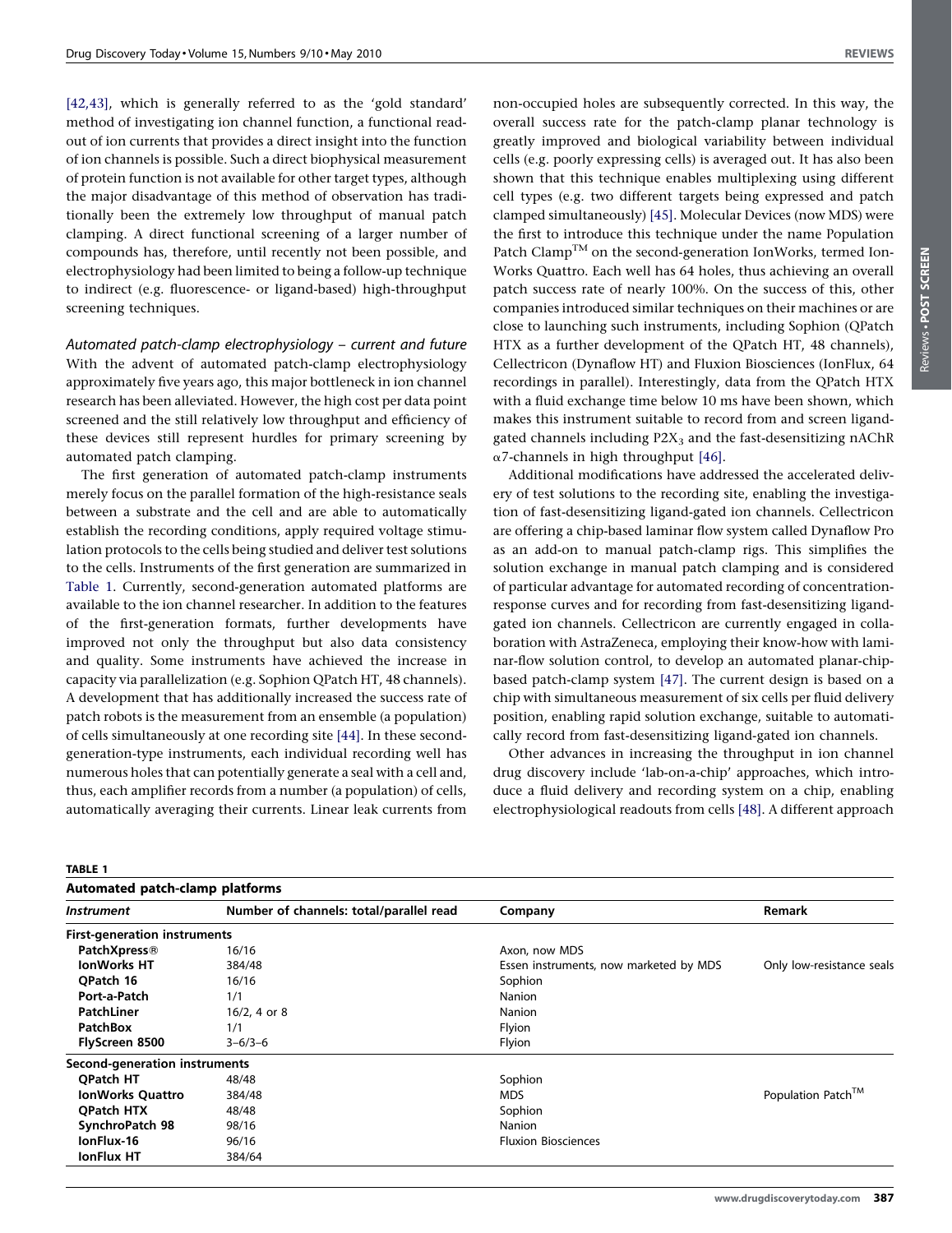to increase the information content in electrophysiological recordings is being followed by microelectrode array (MEA) systems, which enable the recording of electrical activity of, for example, neuronal and cardiac tissue [\[49\].](#page-6-0) The continuous improvement of the technology and the cell culture protocols associated with MEAs has made this a versatile technique being potentially closer to in vivo conditions than plain single-cell preparations.

### Target-based screening by automated patch-clamp electrophysiology

The improved success rates of existing automated patch-clamp electrophysiology robots, together with ever-increasing parallelization on patch-clamp chips and improved parallelization of individual experiments, has made the screening of large compound collections more feasible. Focused libraries have been screened in the size of tens of thousands of compounds on the IonWorks [\[50\]](#page-6-0), and we ourselves routinely perform ion channel profiling of up to 20 000 cpds using the IonWorks Quattro, in a time frame of a few weeks.

The direct functional screening of libraries on voltage-gated ion channels can be expected to provide a major breakthrough for pharmacological research on several ion channel targets in the near future. Voltage-gated sodium channels, for example, have recently gained particular interest as targets for the treatment of pain [\[51,52\].](#page-6-0) The local anesthetic binding site of this channel type is sensitive to several small molecules, which have traditionally yielded high hit rates in other (e.g. fluorescence-based) highthroughput screens. Because of the high conservation of the local anesthetic binding site between several sodium channel subtypes, however, these hits have so far suffered from low subtype selectivity. Consequently, marketed sodium channel drugs are rarely subtype selective and suffer from potential side-effects stemming from their activity on the whole complement of sodium channels. Some functional selectivity governed by a strong state- or usedependence has so far been achieved, as opposed to pure pharmacological selectivity. We (and others) suspect that the high hit rate from traditional non-functional screens has masked compounds acting on less conserved binding positions. Binding sites located at the voltage paddles, which have recently been shown to provide subtype-selective binding positions for toxins [\[53\]](#page-6-0), could thus become attractive, less conserved binding positions for selective sodium channel blockers. It can be speculated that a direct functional electrophysiological screen of diverse libraries on a sodium channel subtype could provide novel starting points for interesting chemistry, potentially yielding pharmacologically subtypeselective sodium channel blockers.

## Selectivity and safety profiling by automated patch-clamp electrophysiology

One of the major applications of patch-clamp electrophysiology in the pharmaceutical industry in past years has been selectivity testing against the cardiac human ether-a-gogo-related (hERG) ion channel. This ion channel has a major role during the repolarization of the cardiac action potential, and it is well established that dysfunction or blockade of this ion channel can lead to potentially lethal arrhythmias of the torsades de pointe type (for a recent review, see e.g. Ref. [\[54\]\)](#page-6-0). Several drugs had to be withdrawn from the market because of their potential to induce this type of arrhythmia by a blockade of the hERG ion channel, which has, therefore, become a major concern in drug discovery and development. Consequently, regulatory guidelines now require compounds to be tested on hERG interactions during preclinical testing. Traditional patch clamping has not been able to deliver the throughput of compound testing on hERG required during preclinical development cycles and, thus, hERG tests have been one of the first major beneficiators of automated patch clamping in the pharmaceutical industry [\[55–59\].](#page-6-0) Although medicinal chemistry iteration cycles involving automated patch-clamp hERG tests have become a standard in many drug discovery programs, other mechanisms for cardiac side-effects are being increasingly understood, and assay systems that deliver more relevant high-content safety information, in addition to pure hERG effects, are being sought after. Relatively straightforward is the set-up of assays for off-target testing against the major cardiac ion channels (particularly NaV1.5, CaV1.2, Kv4.3/KChIP2, KCNQ1/KCNE1, Kv1.5 and Kir2, besides hERG) on automated patch-clamp devices. A more novel approach that is still evolving is the use of stem-cell-derived cardiac myocytes in safety pharmacology and patch-clamp electrophysiology [\[60,61\].](#page-6-0) Protocols to differentiate stem cells into cardiac myocytes have been developed (e.g. Refs [\[62–64\]](#page-6-0)) but still seem technically challenging, particularly on a large scale. Such protocols will, we hope, in the near future, provide a nearly unlimited source of homogenous cardiac myocytes, which can be used for electrophysiology [\[63,65,66\]](#page-6-0). Recently, the first stem-cell-derived cardiac myocytes (albeit from mouse) have been applied to automated patch clamping, and action potential recordings from these cells have been shown ([http://www.nanion.de/pdf/Port-a-Patch\\_Cardiomyocytes.pdf](http://www.nanion.de/pdf/Port-a-Patch_Cardiomyocytes.pdf)). The suitability of these for safety pharmacology investigations needs to be addressed further, however.

## Atomic force microscopy in drug discovery and development

Atomic force microscopy (AFM) is arguably one of the most exciting recent developments for life science research. Invented in 1986 as a further development of the scanning tunneling microscope, the heart of the instrument is an atomically sharp tip attached to a sensitive cantilever [\[67\].](#page-6-0) By scanning a surface with the tip and monitoring the force between the surface and the tip, the instrument enables one to visualize surfaces of biological specimens (e.g. whole cells as well as their components) [\[68\]](#page-6-0), in buffer conditions at high resolution. Even more attractive is the possibility of resolving substructures of individual membrane proteins [\[69\],](#page-6-0) their interactions with the environment [\[70\]](#page-6-0) or the effects of agents on their intermolecular interactions [\[71\]](#page-6-0). Besides imaging, AFM offers the possibility of measuring interand intramolecular forces at the nanometer scale [\[72,73\]](#page-6-0). Employing functionalized AFM tips, specific interactions of single molecules with the surface of living cells can be probed. In addition, cells have been used to functionalize AFM cantilevers, allowing cell adhesion to surfaces to be probed [\[74\]](#page-6-0) (specifically, the adhesion between two cells [\[75\]](#page-6-0)).

In another application, by using the AFM probe as an indenter at the micro- and nanometer scale, Stolz and coworkers have probed the elasticity of healthy and diseased cartilage on a functional level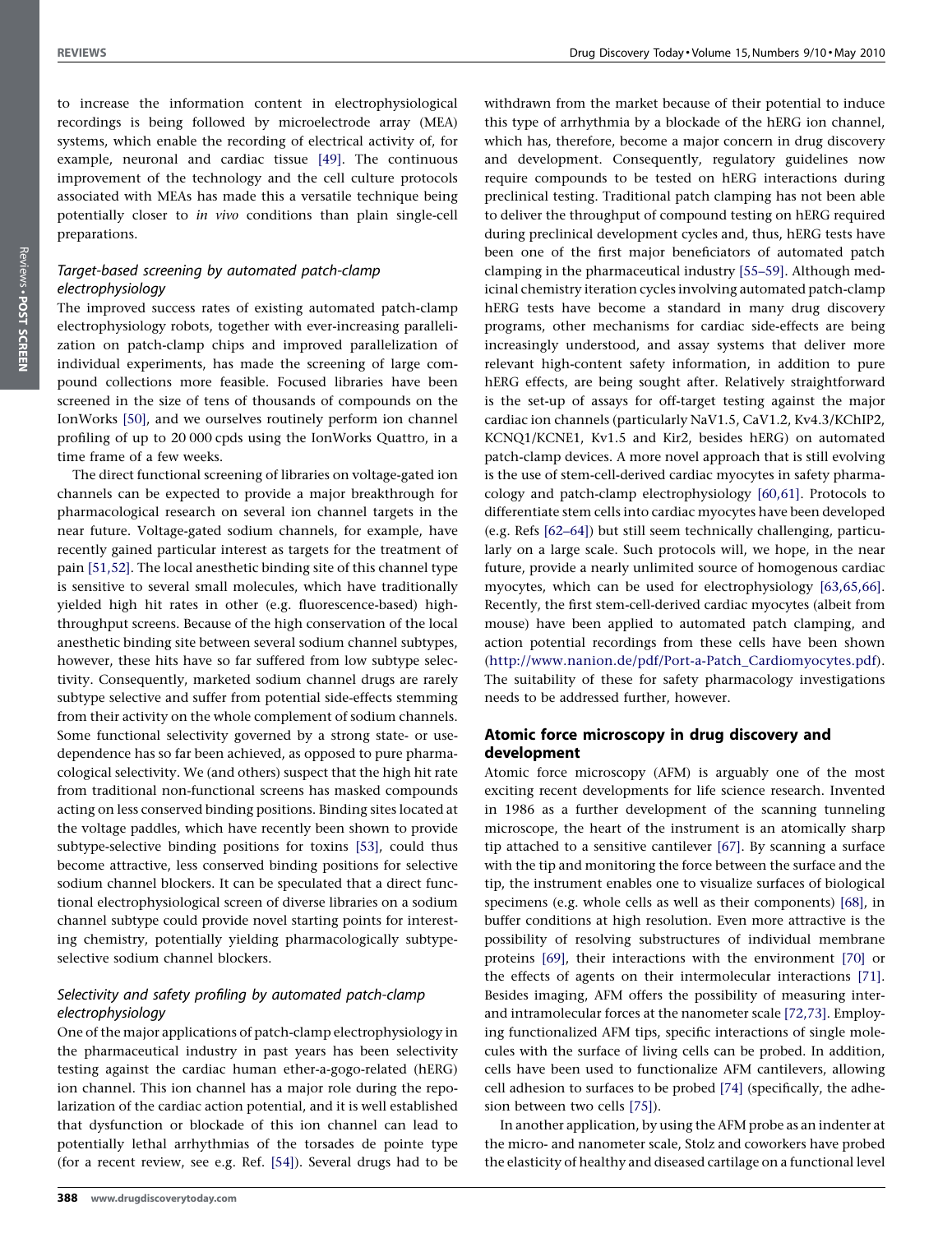<span id="page-5-0"></span>[\[76,77\]](#page-6-0). Excitingly, early changes of osteoarthritis disease onset were only detectable at the nanometer scale. Compared with standard methods, such as histology staining or micron-sized indentation testing, this tool might speed up the testing of compound effects against osteoarthritis in model systems.

HTS has been a major driving force in past years in drug discovery at most pharmaceutical and many biotechnology companies worldwide. Most often, as discussed above, the required increased throughput is achieved by parallelization of readout technologies. Currently available commercial cantilever-based atomic force instrumentation, such as the JPK/nAmbition's For $ceRobot^{\textcircled{R}}$  200/500, promise to deliver greater than 80 000 force curves of individual molecules per 24 hours in unattended operation, with automatic variation of recording conditions such as temperature or loading rate, from a single cantilever. This instrument offers the particular advantage of simplifying the setup and calibration of an experiment with an individual cantilever, without the need for an experienced AFM operator. However, an instrument capable of high-throughput compound screening by a parallelized AFM technique is apparently not yet commercially available, although companies have successfully introduced AFMrelated nanotechnology systems positioned to address the requests of drug discovery research. This includes the Nano eNabler<sup>TM</sup> technology by BioForce Nanosciences, a system that enables the

microfluidic surface patterning for, for example, cell cultures. Nanotechnology methods related to AFM are, thus, becoming valuable additions to the drug discovery and development toolbox.

#### Concluding remarks

In the face of declining productivity, pharmaceutical companies are assessing and integrating new technologies into their drug discovery and development platforms to reduce final drug attrition rates. A major approach is to assess target function in a cellular background that more closely reflects the target tissue with processes that more closely mimic the (patho)physiological state of the target. Modern screening platforms now encompass a variety of different readout technologies filed to the target in hand and represent a distancing from earlier, more indirect readout approaches.

At present, the impact of such strategic changes on productivity remains difficult to assess. It will become more evident as preclinical programs advance into clinical trials. Over the coming years, it will be interesting to monitor the effect of the introduction of these new and exciting approaches within the pharmaceutical industry and justify the increased R&D spent [1,78,79]. In a continuation of the governing philosophy, we are certainly set to see the routine implementation of these and other new and emerging technologies.

#### References

- 1 David, E. et al. (2009) Pharmaceutical R&D: the road to positive returns. Nat. Rev. Drug Discov. 8, 609–610
- 2 Prous, J.R. and Khurdayan, V.K. (2007) The story so far in R&D. Drug News Perspect. 20, 7–15
- 3 Zambrowicz, B.P. and Sands, A.T. (2003) Knockouts model the 100 best-selling drugs – will they model the next 100? Nat. Rev. Drug Discov. 2, 38–51
- 4 Geffner, L.F. et al. (2008) Administration of autologous bone marrow stem cells into spinal cord injury patients via multiple routes is safe and improves their quality of life: comprehensive case studies. Cell Transplant. 17, 1277–1293
- 5 Krause, K. et al. (2009) Percutaneous intramyocardial stem cell injection in patients with acute myocardial infarction: first-in-man study. Heart 95, 1145–1152
- 6 Borowiak, M. et al. (2009) Small molecules efficiently direct endodermal differentiation of mouse and human embryonic stem cells. Cell Stem Cell 4, 348–358
- 7 Desbordes, S.C. et al. (2008) High-throughput screening assay for the identification of compounds regulating self-renewal and differentiation in human embryonic stem cells. Cell Stem Cell 2, 602–612
- 8 Liu, Y. et al. (2009) Identification of small-molecule modulators of mouse SVZ progenitor cell proliferation and differentiation through high-throughput screening. J. Biomol. Screen. 14, 319–329
- 9 Chen, S. et al. (2009) A small molecule that directs differentiation of human ESCs into the pancreatic lineage. Nat. Chem. Biol. 5, 258–265
- 10 Takahashi, K. et al. (2007) Induction of pluripotent stem cells from adult human fibroblasts by defined factors. Cell 131, 861–872
- 11 Chin, M.H. et al. (2009) Induced pluripotent stem cells and embryonic stem cells are distinguished by gene expression signatures. Cell Stem Cell 5, 111–123
- 12 Dimos, J.T. et al. (2008) Induced pluripotent stem cells generated from patients with ALS can be differentiated into motor neurons. Science 321, 1218–1221
- 13 Park, I.H. et al. (2008) Disease-specific induced pluripotent stem cells. Cell 134, 877– 886
- 14 Ebert, A.D. et al. (2009) Induced pluripotent stem cells from a spinal muscular atrophy patient. Nature 457, 277–280
- 15 Miura, K. et al. (2009) Variation in the safety of induced pluripotent stem cell lines. Nat. Biotechnol. 27, 743–745
- 16 Kawamura, T. et al. (2009) Linking the p53 tumour suppressor pathway to somatic cell reprogramming. Nature 460, 1140–1144
- 17 Marion, R.M. et al. (2009) A p53-mediated DNA damage response limits reprogramming to ensure iPS cell genomic integrity. Nature 460, 1149–1153
- 18 Bertelsen, M. (2006) Multiplex analysis of inflammatory signaling pathways using a high-content imaging system. Methods Enzymol. 414, 348–363
- 19 Durr, O. et al. (2007) Robust hit identification by quality assurance and multivariate data analysis of a high-content, cell-based assay. J. Biomol. Screen. 12, 1042– 1049
- 20 Young, D.W. et al. (2008) Integrating high-content screening and ligand-target prediction to identify mechanism of action. Nat. Chem. Biol. 4, 59–68
- 21 Muller, F.J. et al. (2008) Regulatory networks define phenotypic classes of human stem cell lines. Nature 455, 401–405
- 22 Abraham, V.C. et al. (2008) Application of a high-content multiparameter cytotoxicity assay to prioritize compounds based on toxicity potential in humans. J. Biomol. Screen. 13, 527–537
- 23 Haasen, D. et al. (2008) Pharmacological profiling of chemokine receptor-directed compounds using high-content screening. J. Biomol. Screen. 13, 40–53
- 24 Antczak, C. et al. (2009) Live-cell imaging of caspase activation for high-content screening. J. Biomol. Screen. 14, 956–969
- 25 Wolff, M. et al. (2008) Activation and translocation of glucokinase in rat primary hepatocytes monitored by high content image analysis. J. Biomol. Screen. 13, 837– 846
- 26 Vogt, A. et al. (2005) The benzo[c]phenanthridine alkaloid, sanguinarine, is a selective, cell-active inhibitor of mitogen-activated protein kinase phosphatase-1. J. Biol. Chem. 280, 19078–19086
- 27 Kwon, Y.J. et al. (2007) High-content classification of nucleocytoplasmic import or export inhibitors. J. Biomol. Screen. 12, 621–627
- 28 Haasen, D. et al. (2006) G protein-coupled receptor internalization assays in the high-content screening format. Methods Enzymol. 414, 121–139
- 29 Heilker, R. et al. (2009) G-protein-coupled receptor-focused drug discovery using a target class platform approach. Drug Discov. Today 14, 231–240
- 30 O'Brien, P.J. et al. (2006) High concordance of drug-induced human hepatotoxicity with in vitro cytotoxicity measured in a novel cell-based model using high content screening. Arch. Toxicol. 80, 580–604
- 31 Ainscow, E.K. et al. (2008) Investigations into the liver effects of ximelagatran using high content screening of primary human hepatocyte cultures. Expert Opin. Drug Saf. 7, 351–365
- 32 Radio, N.M. et al. (2008) Assessment of chemical effects on neurite outgrowth in PC12 cells using high content screening. Toxicol. Sci. 105, 106-118
- 33 Evensen, L. et al. (2009) Mural cell associated VEGF is required for organotypic vessel formation. PLoS One 4, e5798